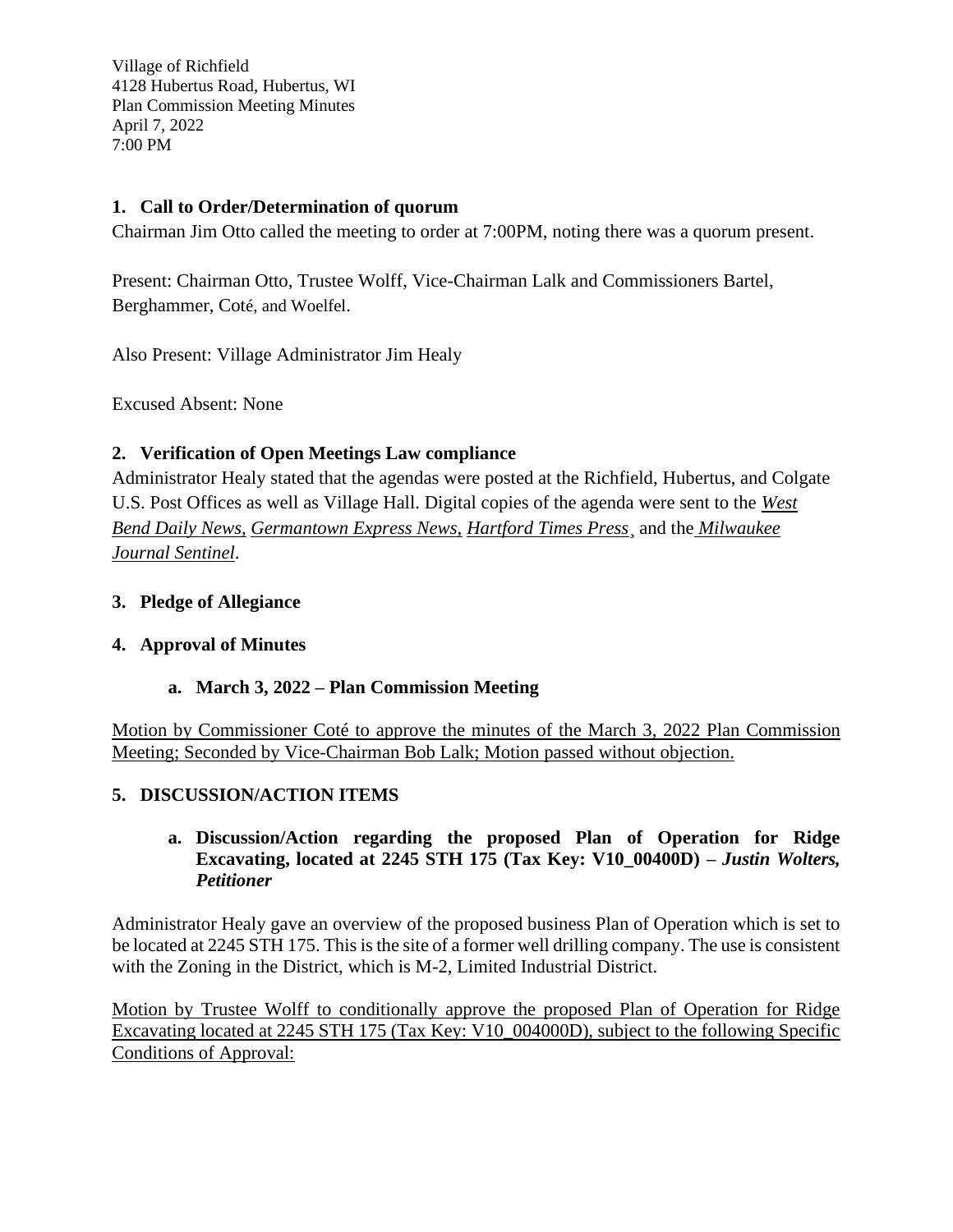1) That the petitioner receives all necessary permits from the Building Inspection Department and Richfield Volunteer Fire Company for occupancy.; Seconded by Vice-Chairman Lalk; Motion passed without objection.

Seconded by Vice-Chairman Lalk; Motion passed without objection.

**b. Discussion and possible recommendation to the Village Board regarding an extraterritorial One-Lot Certified Survey Map (CSM) review in the Town of Lisbon for property identified by Tax Key: LSBT\_0161999004** *– Kwik Trip Inc., Petitioner*

Administrator Healy discussed the Kwik Trip site in the Town of Lisbon, which is already under construction for a new gas station/convenience store facility. As a result of a traffic study required by the Wisconsin Department of Transportation (WisDOT), Kwik Trip had to acquire land to the south in order to move the entrance point further away from the roundabout at the STH 164 and CTH Q intersection. The subject property had already received approval from the Town of Lisbon's Town Board. A 5.732-acre parcel is being created.

Motion by Trustee Wolff to recommend approval to the Village Board for the petitioned extraterritorial One-Lot Certified Survey Map for Kwik Trip, Inc. at W260N9579 STH 164 (Tax Key: LSBT0161999004) in the Town of Lisbon, subject to the following conditions of approval:

1) That the applicant must meet all other conditions of approval issued by the Town or any other objecting/commenting governmental entity.

Seconded by Vice-Chairman Lalk; Motion passed without objection.

# **c. Discussion/Action regarding the possible recommendation of Chapter 70 Zoning Code Recodification to the Village Board**

Administrator Healy gave a presentation regarding the Zoning Code Recodification process. The Village has been working on the Zoning Code since the first part of 2017. Prior to that, the last time the Code was updated significantly was in the 1980's. Administrator Healy thanked the members of the Zoning Code Subcommittee which included Village President Jeffords, Chairman Jim Otto, and Board of Zoning Appeals Member Jack Lietzau. Over 50 meetings have been held where this was either exclusively the topic of discussion or a part of a larger agenda. Administrator Healy also discussed the integration of technology with this Code update and the implications of Wisconsin Act 67 and how Conditional Uses are administered. It is believed this updated version of the Code will create efficiencies with Staff, increase transparency with taxpayers, help meet market demands as needs evolve for resident and commercial properties, and bolster our eGovernment services.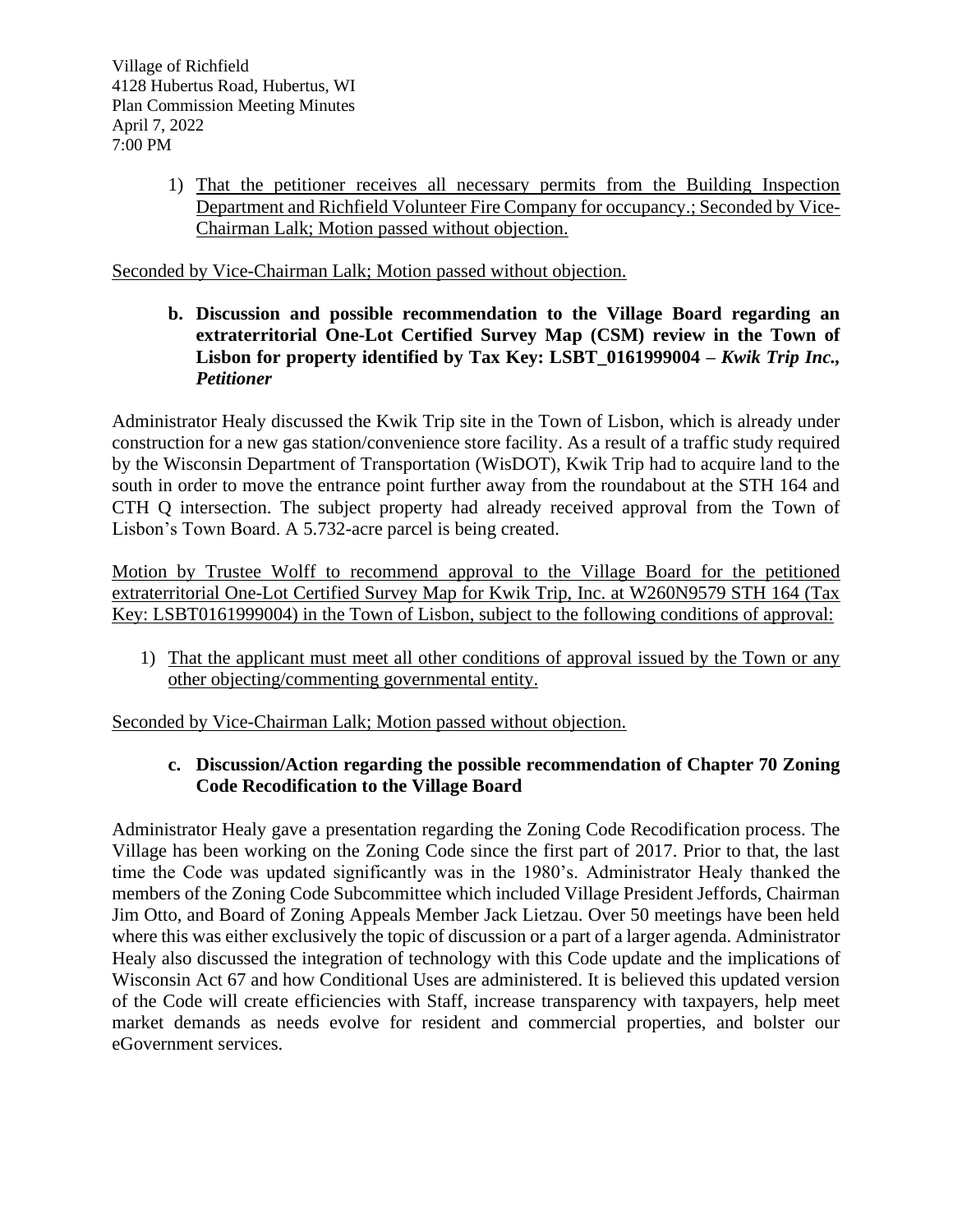#### **The following are some of the major changes made to Agricultural Lands:**

- Reduction in minimum size for Ag. Land to allow farmers flexibility to sell land, as needed (consistent with Comprehensive Plan)
- Commercial Livestock Raising v. Hobby Farm Limits of Animals (similar to Town of Polk/Town of Erin)
- Encourage repurposing of historic Ag. Buildings
- Allowances for farms with diverse revenue streams U-Pick, U-Cut, General cultivation, Forestry, Commercial Stables, Farm Buildings for Non-Farm storage, "Artisan Shops", Bed and Breakfast, Kennels, Roadside Stands, Seasonable Product Stands

#### **The following are some of the major changes made to Commercial/Industrial Lands:**

- 12 Zoning Districts (Commercial & Industrial) collapsed to 8
- Destination Venue Business B-6 created to support restaurants/taverns
- I-1 and I-2 versus M-1 through M-5
- Glossary of "Uses"
- Many Conditional Uses have become Permitted Uses and highly objectionable Conditional Uses have been eliminated
- Processes and procedures clearly delineated as Code
- Adaptive Reuse for defunct schools & churches

# **The following are some of the major changes made to Residential Lands:**

- Detached "Accessory Structures" allowed larger and higher in less dense residential developments and in some cases, established residential subdivisions
- RR-1, 20-acre minimum; RR-2, 5-acre minimum
- Notice of Rezoning Petitions sent to all property owners within 500' versus 300' greater transparency
- Special Exceptions process for garage placement ahead of homes

**Editor's Note: The following comments from the Commissioners were attempted to be taken verbatim from the Plan Commission audio. The purpose of providing the verbatim comments were so that Staff did not misinterpret any Commissioner's comments regarding their vote on the Zoning Code Recodification.** 

Motion by Commissioner Berghammer to recommend approval to the Village Board for the Chapter 70 Zoning Code Recodification, as presented, and to direct Staff to prepare a Public Hearing scheduled for May 19, 2022, at 7PM; Seconded by Commissioner Coté.

Chairman Otto: "Going back to where we are today, I look at what we are about to do here in a few minutes as having as much gravity on the Village as the initial Comprehensive Plan back in 2004. This vote is as important as that one. Again, I agree that I wish we had more folks here tonight to know what the heck we are doing and why we are doing it. But it is what it is.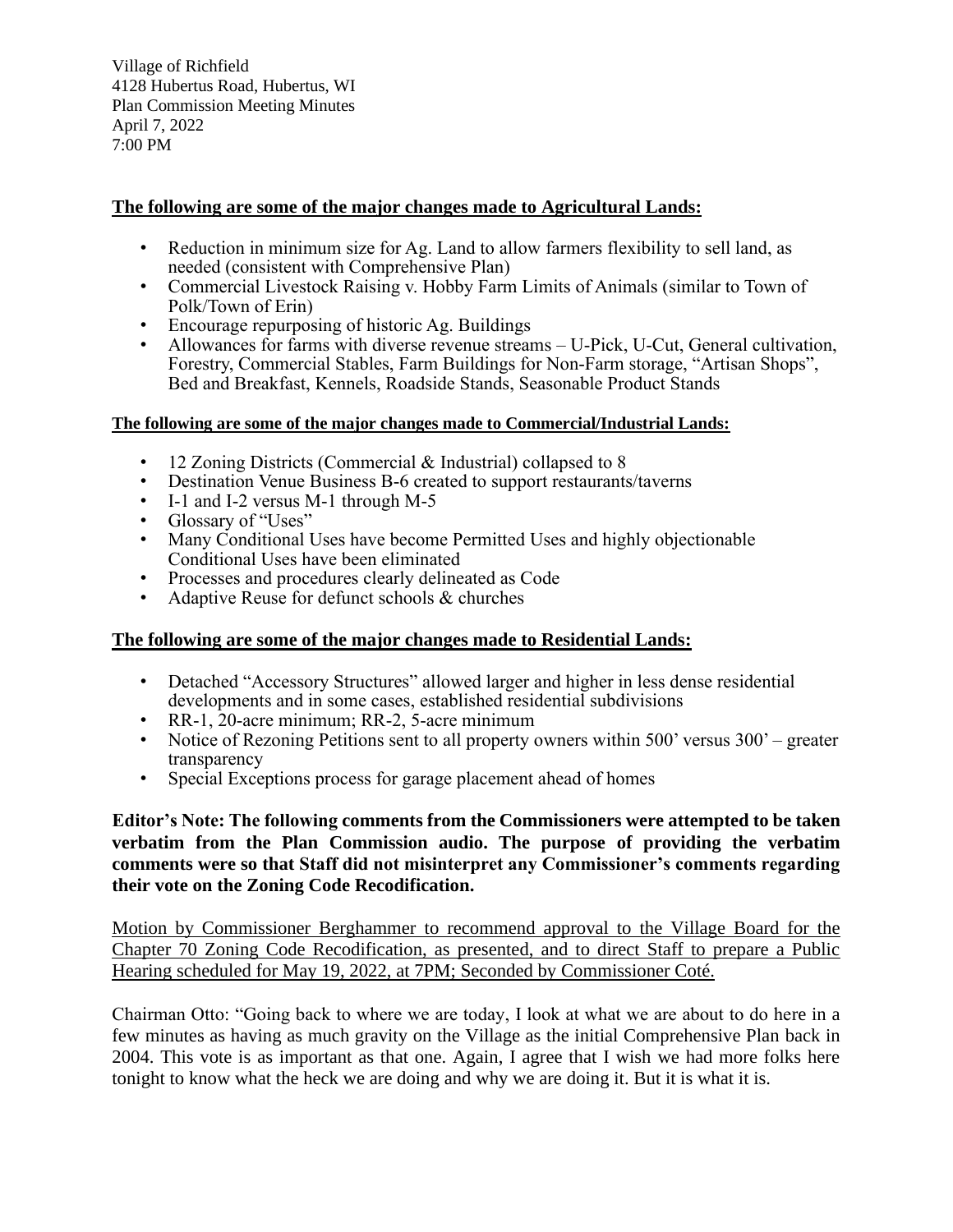So, I think with that, Jim (Healy) what I'd like to do, is given the gravity of this vote, I'd like to do it as a roll call. As you give your vote, you can do it before or after, you should state why you're voting the way you are so that the Board understands why we feel the way we do so they are not walking away confused with why we are doing what we are doing. I guess Jim, what I'd ask, is that if you call the roll, you call the Chair first. It's highly unusual, but there's a reason for it.

#### Administrator Healy: Chairman Otto

Chairman Otto: As I said three (3), four (4), five (5) months ago, I've already told you all what my vote was going to be, and I've told you why. Because I have been living with this along with our (Village) President along with our Administrator, along with Jack (Lietzau), for four and one-half years or so and I have a lot of baggage in my head. I don't want to in any way, effect the vote with how this comes out. I want to leave this with the Plan Commissioners. I've asked everyone hear to study this at length and know it like the back of your hand. So, I am going to leave the vote totally in your hands. I am abstaining.

Commissioner Bartel: Obviously, I vote "yes", absolutely. The amount of work that has been done of these four and one-half years I am thankful, and you thanked all of us, but we did only a fraction of the work the Subcommittee did and administration did to put this together. I agree with the comments that have been made. This is a starting point and we do have to commit to addressing many of these issues. One of them, which is the most important in my life, is the landscape plan and landscape chapter. There's a lot to be done with that chapter. But not hopefully for the next three (3) or four (4) months of my life because I'll be working 60 hours a week at work. I do want to revisit that, so I agree with the comments that were made, this is a starting point. We do have to commit to continuing the work on this, but I think we've left way too many people in the community just hanging waiting for this vote and waiting for this Zoning Code to be passed so that they can go forward with their businesses and developments within the Richfield community. So, I very much vote "yes".

Commissioner Berghammer: I also will vote "yes". It's been a long time coming. I think the main reason is that as you presented, it very much simplifies it. That other one (the old Village Code)? I've been on the Plan Commission a long time and (inaudible speech). This one? I think is real easy to understand and same with the online stuff. It looks like that would work very well. We've put a lot of time into it, you know? Do I know it like the back of my hand? I know this better than what we currently have. Is it perfect? No. But, you know, we will work though those things. We've identified most of them (the items to work though) as we've worked through it however longs it's taken. It's been a long time. I agree with Commissioner Bartel, there's been people who have come before us to try to do things with their property and they haven't been able to. Besides being directed to write their own Zoning Code, which is always going to have flaws. (Inaudible speech). As far as trying to fill up a large venue, it's going to take a concerted public involvement campaign. People aren't just going to come because there is a hearing. That's what it took when we are doing "smart growth". There was a lot of information going out to the public looking for input. Like we were sitting at tables drawing stuff up, consultants asking what we think, so if we really want to